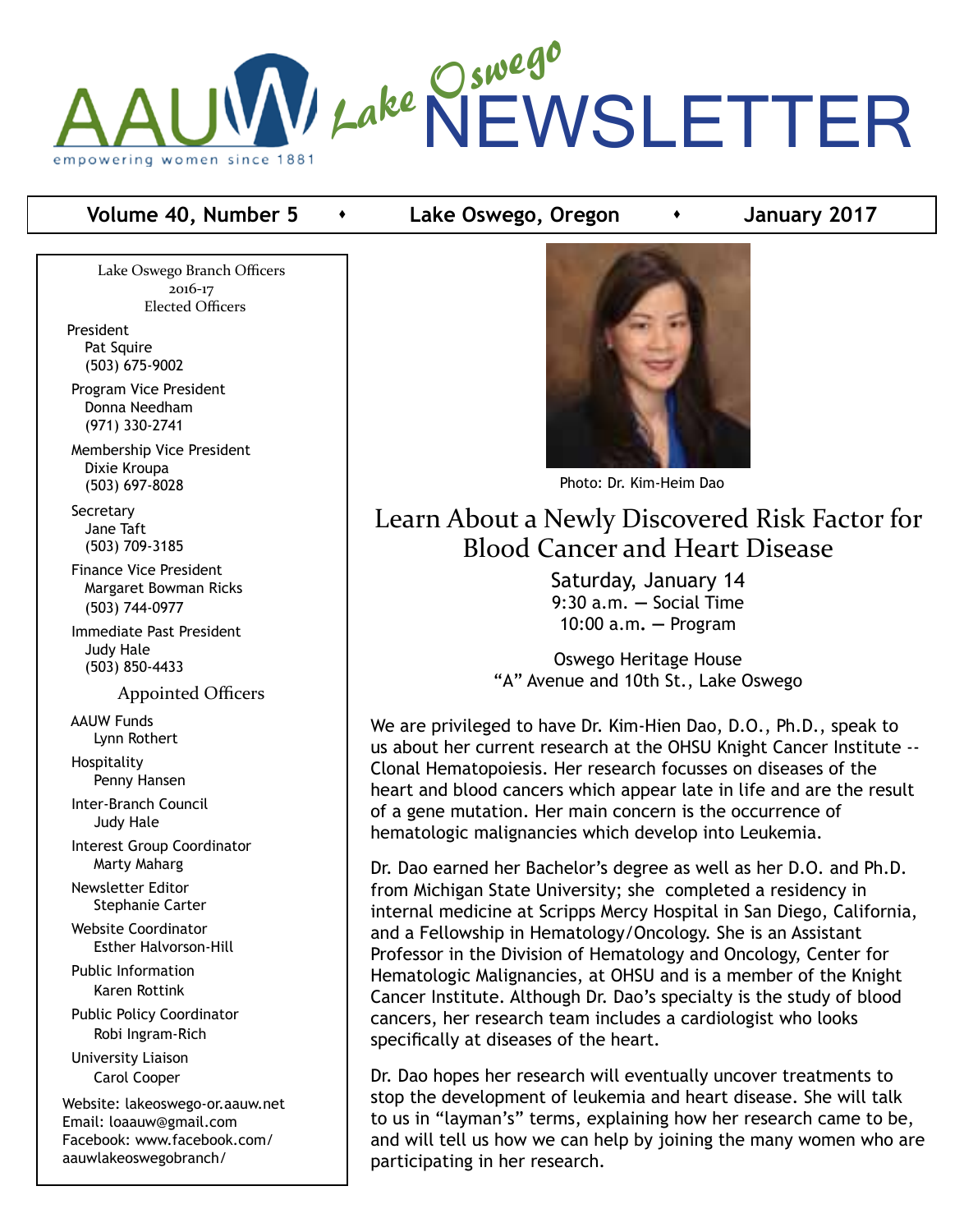### **Page 2 c c 1 January 2017**



Photo: Penny Hansen and Pat Squire at the Holiday Gala.

# Squire's Scribblings

by Pat Squire, President

Happy new year to all! It's hard to know what this year is going to bring, but my resolution is to greet it with optimism, and to do my best and focus on the areas where I think I can make a difference. Here at AAUW Lake Oswego we have some great things to look forward to.

Our increased membership has brought some different energy to our branch. A number of people are interested in exploring a new opportunity for community involvement and support and will be kicking off the new year researching ways they can make an impact as part of our mission. If you are interested in being part of a community service project, contact Marty Maharg at martymaharg@ hotmail.com to inquire and get involved.

We have some terrific programs coming in the next few months. At some of our interest groups we occasionally talk about women's health issues. On January 14 we have a woman scientist and researcher who will be talking about a newly

discovered risk factor for heart disease and blood cancers. Dr. Dao is a member of the OHSU Knight Cancer Institute and is engaged in a research study of women who do not have a history of cancer or heart disease to check for these risk factors.

Every year our branch participates in Lake Oswego Reads, and this year's community-wide book is *Rise of the Rocket Girls: The Women Who Propelled Us, From Missiles to the Moon to Mars* by Nathalia Holt. On February 11 our branch will be presenting a reader's theatre in conjunction with Lake Oswego Reads, continuing the theme of women scientists you may never have heard of. The play was produced and written by Gloria Holland of the Salem branch of AAUW. The script, with Gloria's permission, is being adapted by our own expert director and producer, Barbara McDonald, with LO branch members as the cast. This is an exciting new endeavor for our branch and should be a lot of fun, as well as educational. Learn how you can help by referring to the final page of this newsletter. **Please note: This program will be held on February 11 at the Lakewood Theatre downstairs. The program will begin at 10:30 a.m. and social time and refreshments are at 9:30 a.m.** 

On February 15 I hope that many of you will join me in Salem for the statewide AAUW Lobby Day at the Capitol. Details and car-pooling information to come, but please mark your calendars now. This day is what our mission is all about.

Our March 11 program will feature Dr. Mary King, Professor Emerita of Economics at Portland State University. Dr. King will speak about women's pay gap around the world and discuss the impact of student debt. These are hot topics today and will make for an interesting session.

I look forward to seeing you in the new year!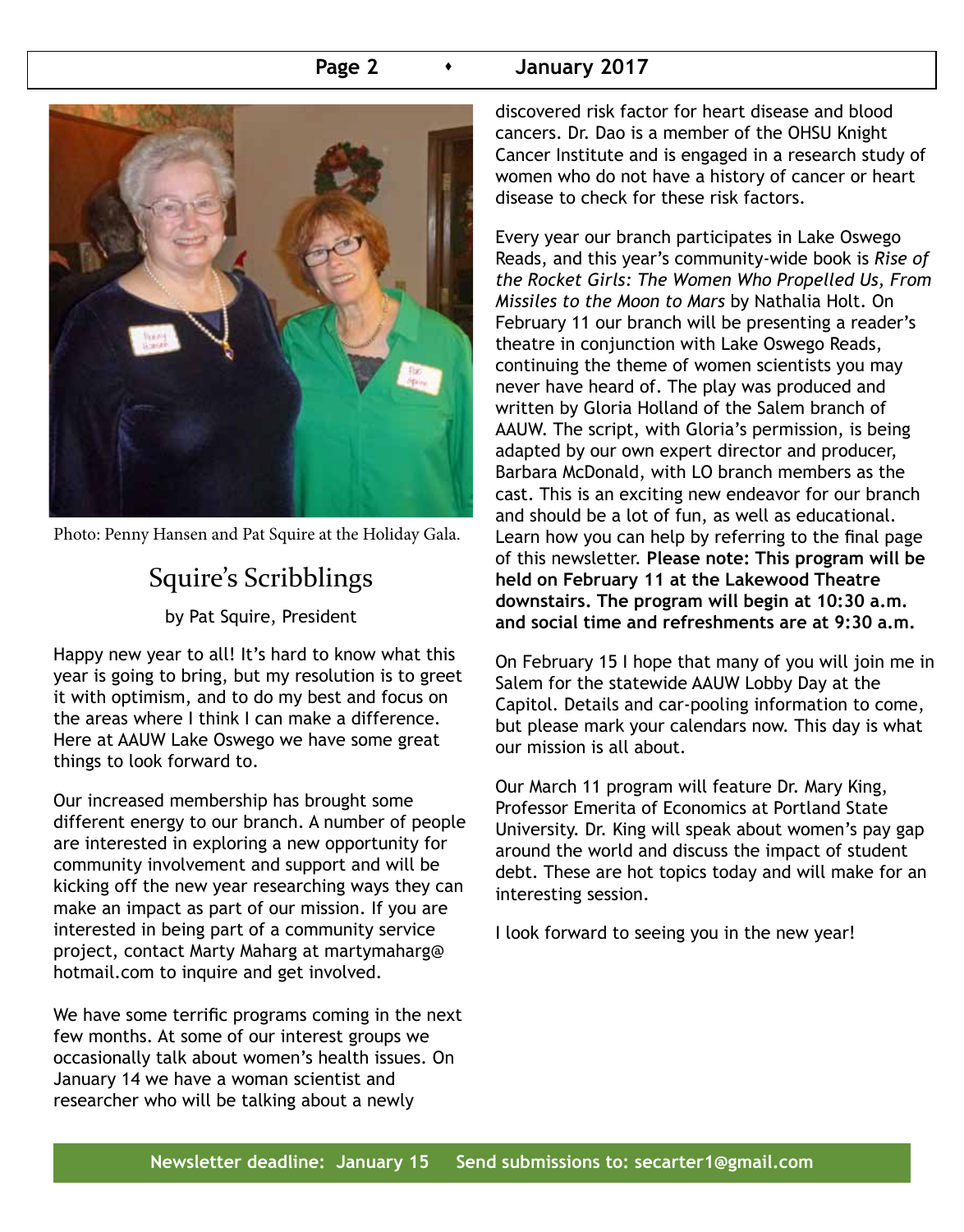# Meet Becky Hein

by JoAnn Siebe

When I first heard about Becky Hein, I was struck by the stories of connections she already had with several members of our LO branch. Read on . . .

Becky grew up in western Pennsylvania where her father was a sociology professor. This is the first connection she found with our branch: Member Jeanne-Marie Pierrelouis knew Becky's dad from serving on a committee of Quakers in Maryland, where he now lives!

Becky received her B.A. in English Literature at Grinnell College in Iowa. Her roommate at Grinnell had a sister who worked at Timberline Lodge in the summer of 1977. Becky decided to travel with her to find summer work and got her first taste of Oregon.

After graduating, she moved to Portland to seek employment. It was during a recession and the demand for English Lit majors was not high. She began accounting classes at Clackamas Community College and continued at Portland State University (PSU), where she earned her accounting degree and became a CPA. She began working at Coopers & Lybrand and even worked on the audit of the City of Lake Oswego for a time.

By 1988 she was at the PSU Foundation, where she met Clarence Hein. They married in 1990. Here is the second connection with our LO branch: Her husband served on the PSU hiring committee that hired Pat Squire as Alumni Director!

Becky then worked for some interesting organizations, including serving as the Finance Director for the City of Silverton and for the Portland Rose Festival Association. For seven years she was the Controller for OHSU Foundation. She liked the technical accounting and being part of an organization that was doing important researchfocused work.

The Foundation at PSU reached out to her and she was hired as the CFO, where she served from 2007 until her retirmenet in 2015.

Becky walks her Springer Spaniel, Jackson, in nearby Tryon Creek State Park. She enjoys golf, volunteering, reading and travel. And, finally, the

> third connection with our LO branch: She and Clarence have traveled with Pat and Fred Squire several times to Italy and France.

 Becky currently has one client, the Hillsdale Farmers' Market, for which she does payroll, accounting, and financial reporting to the Board. Her current volunteering commitments include the Hillsdale Farmers' Market on Sundays and

volunteering with SMART (Start Making a Reader Today) at Hayhurst Elementary School. Over the holidays she will be a host at the Pittock Mansion. In the spring she serves on a scholarship committee for PSU.

Becky attended several of our branch programs and liked our speakers and connecting with stimulating activities like a book club and the lunch group. She joined our branch and has already offered to assist Dixie Kroupa with our membership spreadsheet. Thank you!

Retirement has given Becky opportunities to expand her horizons and pursue a variety of activities. As you can see, she is taking advantage of every minute to give generously of her time and expertise.

# Meet the Reverend Lynda Bigler

### by Karen Rottink

Reverend Lynda Bigler recently returned to Lake Oswego after graduating from seminary at Yale Divinity School and serving as pastor for a United Church of Christ Congregational Church in Iowa. Lynda was a member of our branch from 1998 to 2004. The Fourth Tuesday Book Group, which she had joined in 1998, gladly welcomed her back.

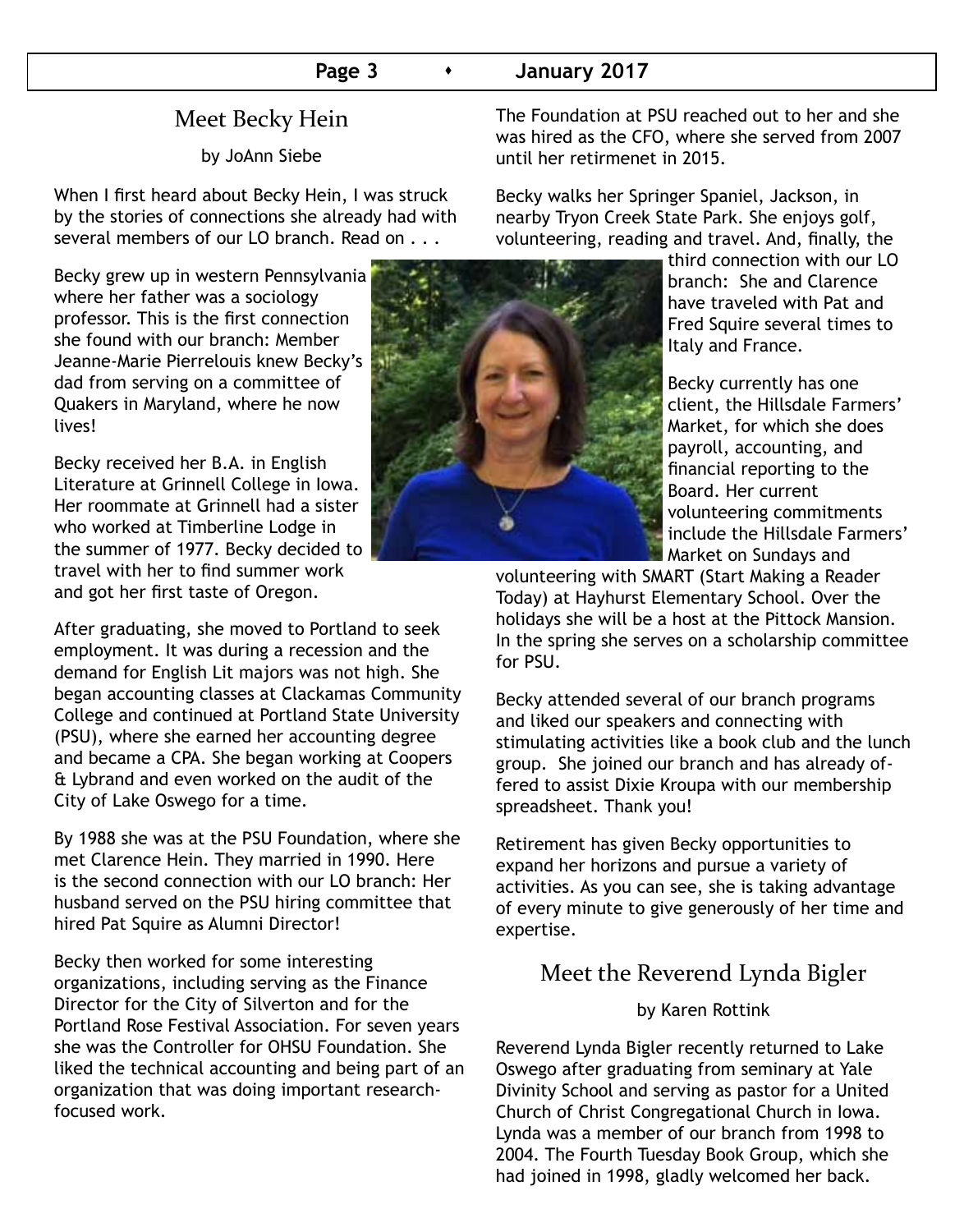### **Page 4 b 1 January 2017**

Meet the Reverend Lynda Bigler continued from page 3.

Born in Connecticut, Lynda became the first legally blind child mainstreamed in her public school. She endured bullying and being "different." It was a very difficult situation which led her to focus on studying very hard so she could finish



school and get away from her classmates. The difficult childhood experiences helped shape her desire to spend her life serving others.

While attending Brown University in Rhode Island, Lynda met Bob Bigler who was attending medical school. She graduated in 1973 and entered a successful banking career which included work in the Pittsburgh Mellon Bank Trust Department and in New York City. Bob became a researcher and medical oncologist. After they married, the couple had two children, Sheryl, a pediatric oncology nurse in the Portland area, and Scott, a Formula One race engineer in Switzerland.

When her children were younger, the family would make gingerbread houses together and give them to others. Lynda has done many volunteer jobs over the years and has received several important awards. The volunteer organizations Lynda has helped include the Girl Scouts, Boy Scouts, Brown University Alumni Association, and the students of a poor community who attended a mentoring program Lynda created.

Lynda worked with a group on campus at Yale Divinity School called Beyond the Ramp. The group offered suggestions to make navigating the campus easier for people with disabilities. She created the term "diverseability" and encouraged its use at Yale. Here Lynda heads the Disability Ministry at the United Church of Christ and encourages the use of the term diverseability.

Service to others and leadership are hallmarks of Lynda's life. She plans to become involved with our branch leadership, especially when she retires in the coming year. You will enjoy getting to know lovely, friendly Lynda!

# Holiday Gala

Dear Members and Guests,

Thank you all for your donations of money, food, wine and paper goods which supported the Holiday Gala scholarship fundraiser! We had a great time getting together at this festive season! It was wonderful to meet and get to know you better. Thank you for your generous hearts! Enjoy the photos that follow.

Karen Rottink and Pat Squire



Photo: Sharon Hawley and Susan Shea



Photo: Ted Ricks and Dave Hansen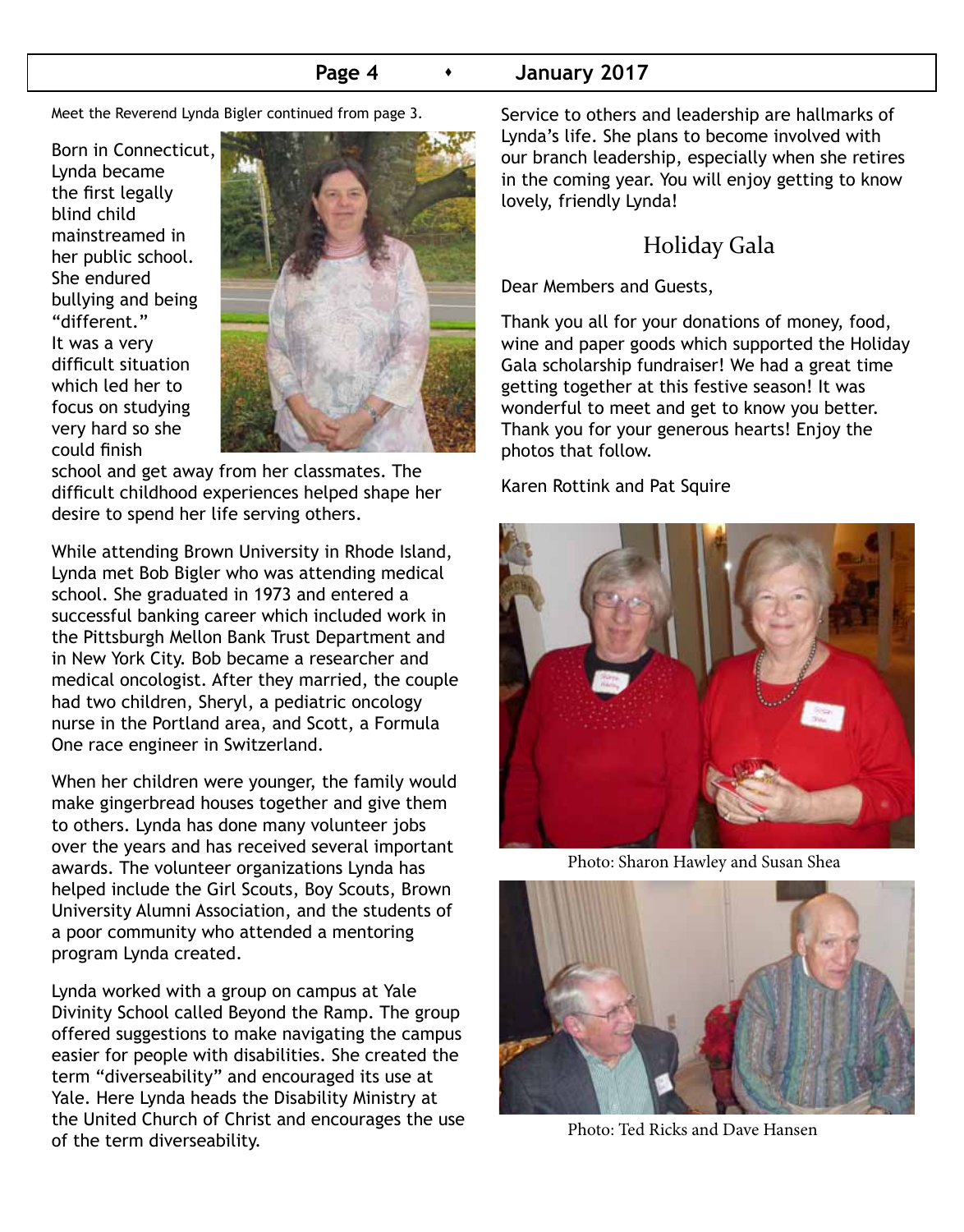# **Page 5 •** January 2017

Holiday Gala photos continued from page 4.



Photo: Dixie Kroupa and Mary Pat Silveira



Photo: Susan Hornung and Jackie Magner



Photo: Doug Hawley and Karen Rottink



Photo: Stephanie Carter, Jeanne-Marie and Claude Pierrelouis



Photo: Ken and Susan Hornung



Photo: Melody Hoener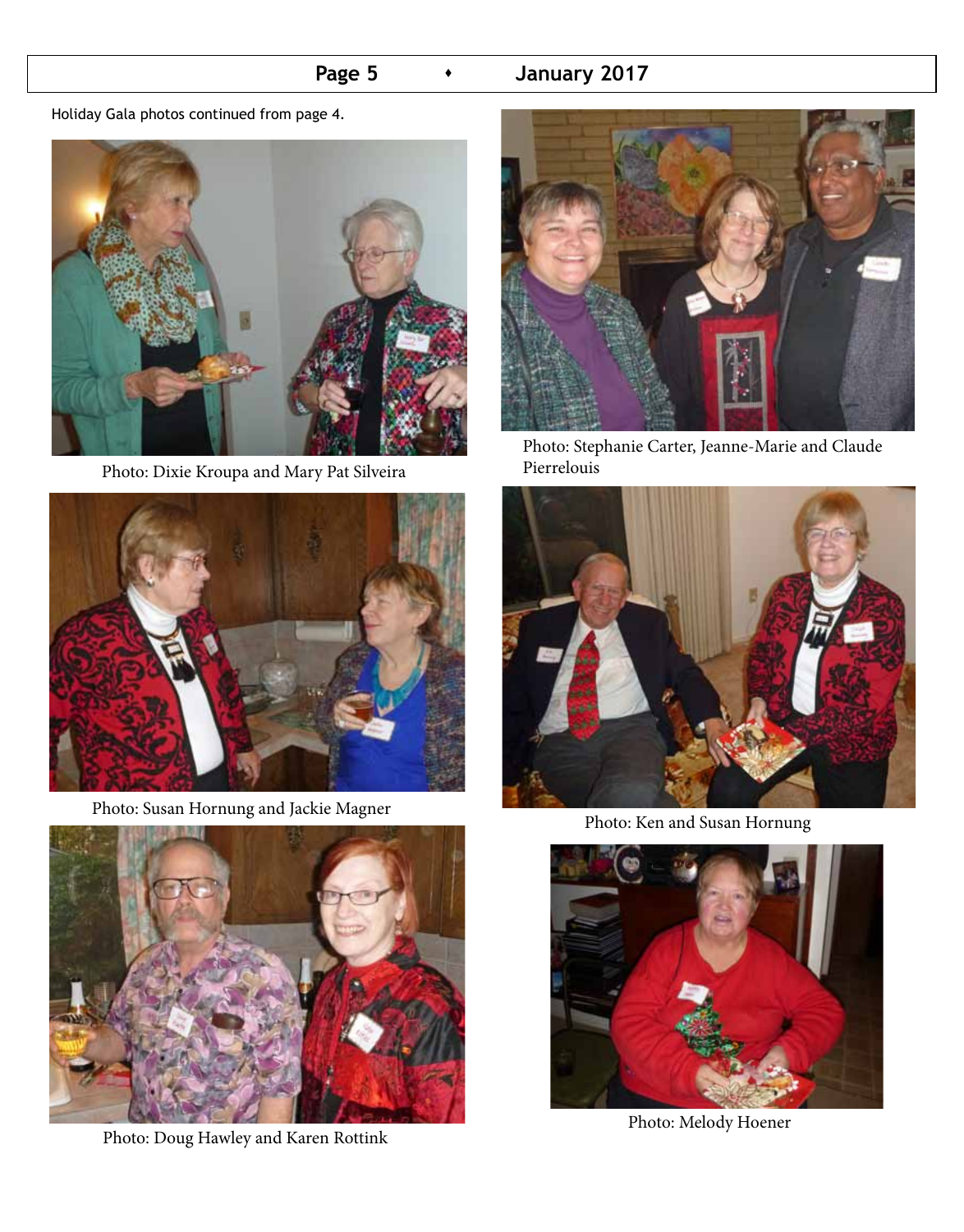# Page 6  $\longrightarrow$  January 2017

### AAUW Lake Oswego Branch Membership Application and Dues Statement 2016-17

Please print. Renewing members need only indicate changes or corrections.

|                                     | Please put additional degrees on back of page or add note. |  |                                                                                 |                |                   |                                                             |  |
|-------------------------------------|------------------------------------------------------------|--|---------------------------------------------------------------------------------|----------------|-------------------|-------------------------------------------------------------|--|
| $\square$ New                       | $\Box$ Renewing $\Box$ Life                                |  | $\square$ Honorary Life                                                         | $\square$ Dual | $\square$ Student |                                                             |  |
|                                     | Please make checks payable to: AAUW Lake Oswego Branch     |  | Send checks to: Margaret Bowman Ricks, LOAAUW, PO Box 416, Marylhurst, OR 97036 |                |                   |                                                             |  |
| \$49 National Association Dues      |                                                            |  | *\$46 of your annual dues is tax deductible.                                    |                |                   |                                                             |  |
| \$16 State Dues                     |                                                            |  | \$3 supports our lobby efforts and \$1 is for the                               |                |                   |                                                             |  |
| \$17 Branch Dues                    |                                                            |  | Oregon Newsletter. Your dues may be                                             |                |                   |                                                             |  |
| \$82 Total Dues*                    |                                                            |  | deductible as a business expense.                                               |                |                   |                                                             |  |
|                                     |                                                            |  |                                                                                 |                |                   | **Student dues (undergraduate only) \$16 is tax deductible. |  |
| Amount enclosed ____________        |                                                            |  | *** \$25 Student Affiliate Dues                                                 |                |                   |                                                             |  |
| Check # ______________Date_________ |                                                            |  |                                                                                 |                |                   |                                                             |  |
|                                     |                                                            |  |                                                                                 |                |                   |                                                             |  |

# Participate! Share your skills and talents

- \_\_\_\_Food Preparation
- SKILLS BRANCH SUPPORT INTEREST GROUPS *Monthly programs & Events Book Groups* \_\_\_\_Computer \_\_\_\_Greeter at Events \_\_\_4th Tuesday – morning Latabase Management Lating Program Ideas 2014 Latabase 2014 Management Charles Program Ideas \_\_\_\_Website Maintenance \_\_\_\_Newsletter Distribution \_\_\_4th Friday – morning \_\_\_\_Desktop Publishing \_\_\_\_Publicity Distribution \_\_\_2nd Monday - morning \_\_\_\_Newsletter Editor \_\_\_\_Directory Management \_\_\_\_Photography \_\_\_\_Food Preparation *Bridge Groups* \_\_\_\_Table Decoration \_\_\_\_New Member Friend \_\_\_3rd Wednesday \_\_\_\_Fund Raising Other\_\_\_\_\_\_\_\_\_\_\_\_\_\_\_\_ *Other Groups*
	-

- \_\_\_\_Design/Graphics \_\_\_\_Set up/Take Down \_\_\_2nd Wed. Mystery noon
	-
	-
	-
	-

- \_\_\_\_Writing/Editing \_\_\_\_Holiday Gala \_\_\_Laffalot, 2nd, 4th Monday
	-

- \_\_\_Lunch Bunch-3rd Tuesday
- Other\_\_\_\_\_\_\_\_\_\_\_\_\_\_ \_\_\_Delightful Dining
	- \_\_\_Explore Northwest
	- \_\_\_Portland Center Stage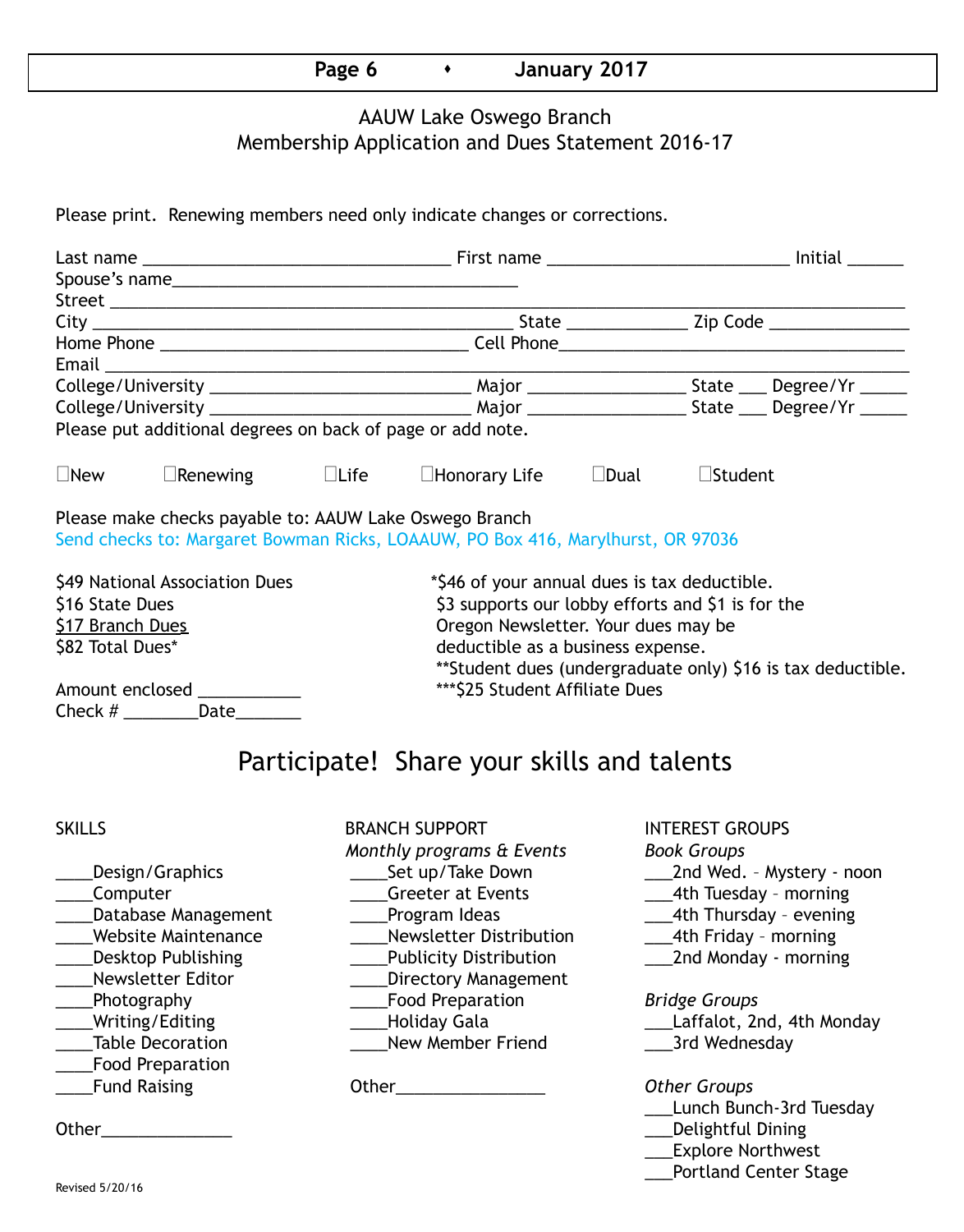## **Page 7 Case 7 Canuary 2017**

# 2017 LO AAUW Donation Form

Name  $\blacksquare$ 

Address \_\_\_\_\_\_\_\_\_\_\_\_\_\_\_\_\_\_\_\_\_\_\_\_\_\_\_\_\_\_\_\_\_\_\_\_\_\_\_\_\_\_\_\_\_\_\_\_\_\_

City/State/Zip \_\_\_\_\_\_\_\_\_\_\_\_\_\_\_\_\_\_\_\_\_\_\_\_\_\_\_\_\_\_\_\_\_\_\_\_\_\_\_\_\_\_\_\_

**LOCAL SCHOLARSHIP DONATION:**

\$\_\_\_\_\_\_\_\_\_\_\_ Donation Amount **—** Write check to *Lake Oswego AAUW* PLEASE NOTE: THIS DONATION IS **NOT** TAX DEDUCTIBLE

### **NATIONAL AAUW FUNDS DONATION:**

\$\_\_\_\_\_\_\_\_\_\_\_ Donation Amount **—** Write check to *AAUW Funds*

ALL NATIONAL CONTRIBUTIONS ARE FULLY TAX DEDUCTIBLE

Giving unrestricted gifts to AAUW FUNDS (#9110) provides support where needed most, but you can choose a specific fund:

**[ ] #9110 General Foundation Support — Allocated where most needed** 

[ ] #9170 Eleanor Roosevelt Fund **—** Supports AAUW research studies

[ ] #4337 Public Policy Fund **—** Supports advocacy for laws fair to women

[ ] #3999 Legal Advocacy Fund **—** Supports legal rights for those facing discrimination

[ ] #4339 Leadership Programs Fund **—** Supports programs like NCCWSL

[ ] AAUW National Tech Trek Program

Gifts of \$100–\$174 confer membership in the Oregon Century Club Gifts of \$175 or above confer membership in the Oregon Century Club Plus

Gifts of \$25 or more to either local scholarship or AAUW Funds may be designated to honor a friend or loved one.

This gift is a memorial (deceased) to \_\_\_\_\_\_\_\_\_\_\_\_\_\_\_\_\_\_\_\_\_\_\_\_\_\_\_\_\_\_\_\_\_\_

This gift is a tribute (living) to \_\_\_\_\_\_\_\_\_\_\_\_\_\_\_\_\_\_\_\_\_\_\_\_\_\_\_\_\_\_\_\_\_\_

Acknowledgement should be sent to:

Name \_\_\_\_\_\_\_\_\_\_\_\_\_\_\_\_\_\_\_\_\_\_\_\_\_\_\_\_\_\_\_\_\_\_\_\_\_\_\_\_\_\_\_\_\_\_\_\_\_\_\_\_

Address \_\_\_\_\_\_\_\_\_\_\_\_\_\_\_\_\_\_\_\_\_\_\_\_\_\_\_\_\_\_\_\_\_\_\_\_\_\_\_\_\_\_\_\_\_\_\_\_\_\_

**Send this form and check to: LO AAUW, PO Box 416, Marylhurst, Oregon 97036**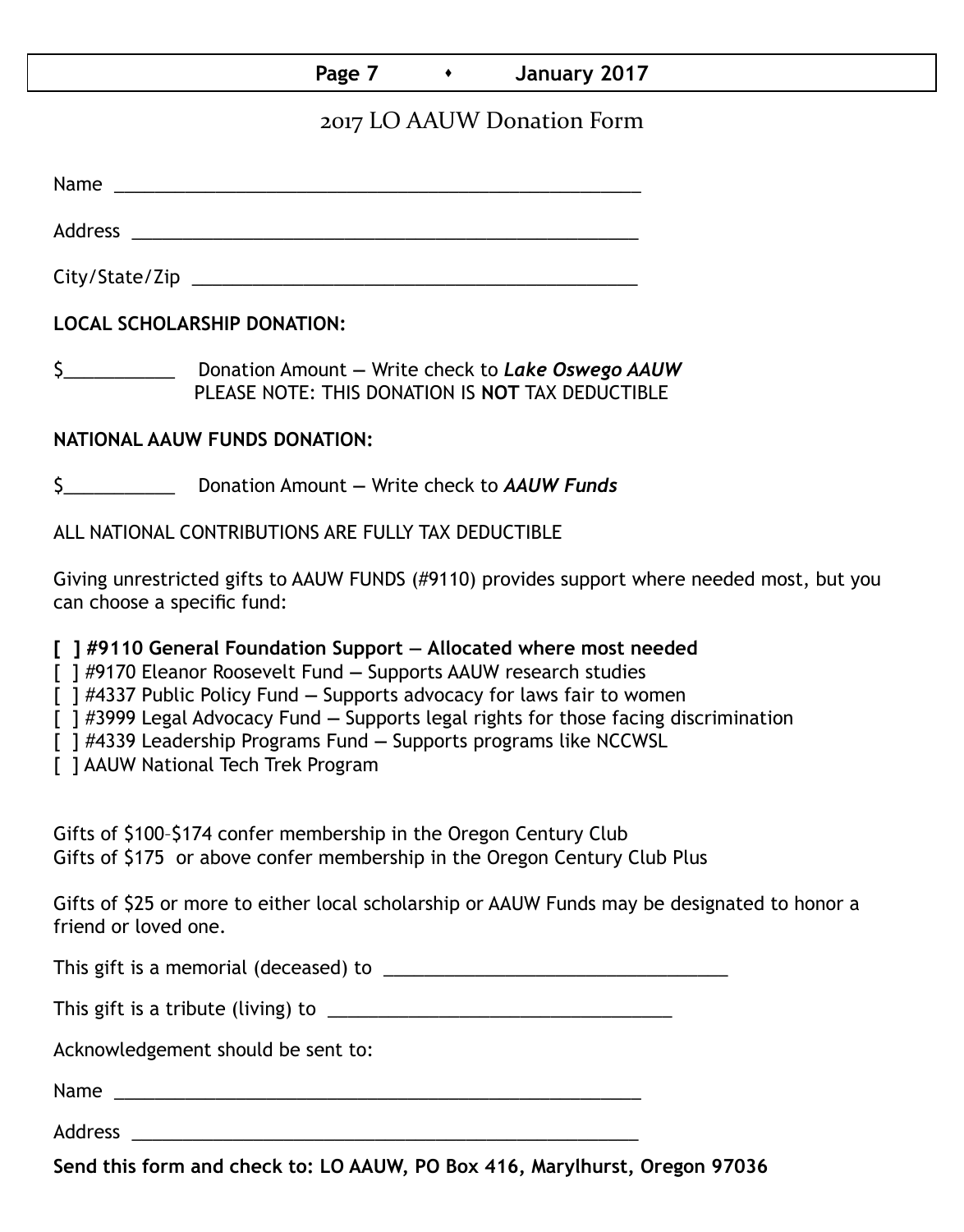# January 2017

| Sunday                             | Monday                                                        | Tuesday                                 | Wednesday                                   | Thursday                                 | Friday                                 | Saturday                       |
|------------------------------------|---------------------------------------------------------------|-----------------------------------------|---------------------------------------------|------------------------------------------|----------------------------------------|--------------------------------|
| $\mathbf{1}$<br>Happy<br>New Year! | $\overline{2}$                                                | $\overline{3}$                          | $\overline{\mathbf{4}}$<br>Board<br>Meeting | 5                                        | $6\phantom{a}$                         | $\overline{7}$                 |
| 8<br>Delightful<br>Dining          | 9<br>Non-Fiction<br><b>Books</b><br>Laffalot<br><b>Bridge</b> | 10                                      | 11<br>Murder by<br>the<br><b>Book</b>       | 12                                       | 13                                     | 14<br><b>Branch</b><br>Meeting |
| 15                                 | 16                                                            | 17<br>Lunch<br><b>Bunch</b>             | 18<br>Third<br>Wednesday<br><b>Bridge</b>   | 19<br>Interpretive<br><b>Books</b>       | 20                                     | 21                             |
| 22                                 | 23<br>Laffalot<br><b>Bridge</b>                               | 24<br>Fourth<br>Tuesday<br><b>Books</b> | 25                                          | 26<br>Fourth<br>Thursday<br><b>Books</b> | 27<br>Fourth<br>Friday<br><b>Books</b> | 28                             |
| 29                                 | 30                                                            | 31                                      |                                             |                                          |                                        |                                |

### **Delightful Dining Date Varies**

Date: January 8 at 6:00 p.m. Location: Home of Martha Schrader Join us for a meal based upon the recipes of great Chef Edna Lewis, best known for her Southern cuisine. Please RSVP to Jane Taft. Delightful Dining is the group where members share the cooking and the costs. For more information, contact Jane Taft, (503) 709-3185, taft.jane@gmail.com

### **Lunch Bunch 3rd Tuesday at 11:30 a.m.**

Date: January 17

Location: Five Spice (315 First Street, Suite 201, Lake Oswego, OR 97035). Menu viewable online. To be added to the email list or to RSVP please send an email to Terry Hyland at twh20eagle@ comcast.net. For other questions contact Connie Irwin at 503-459-3070.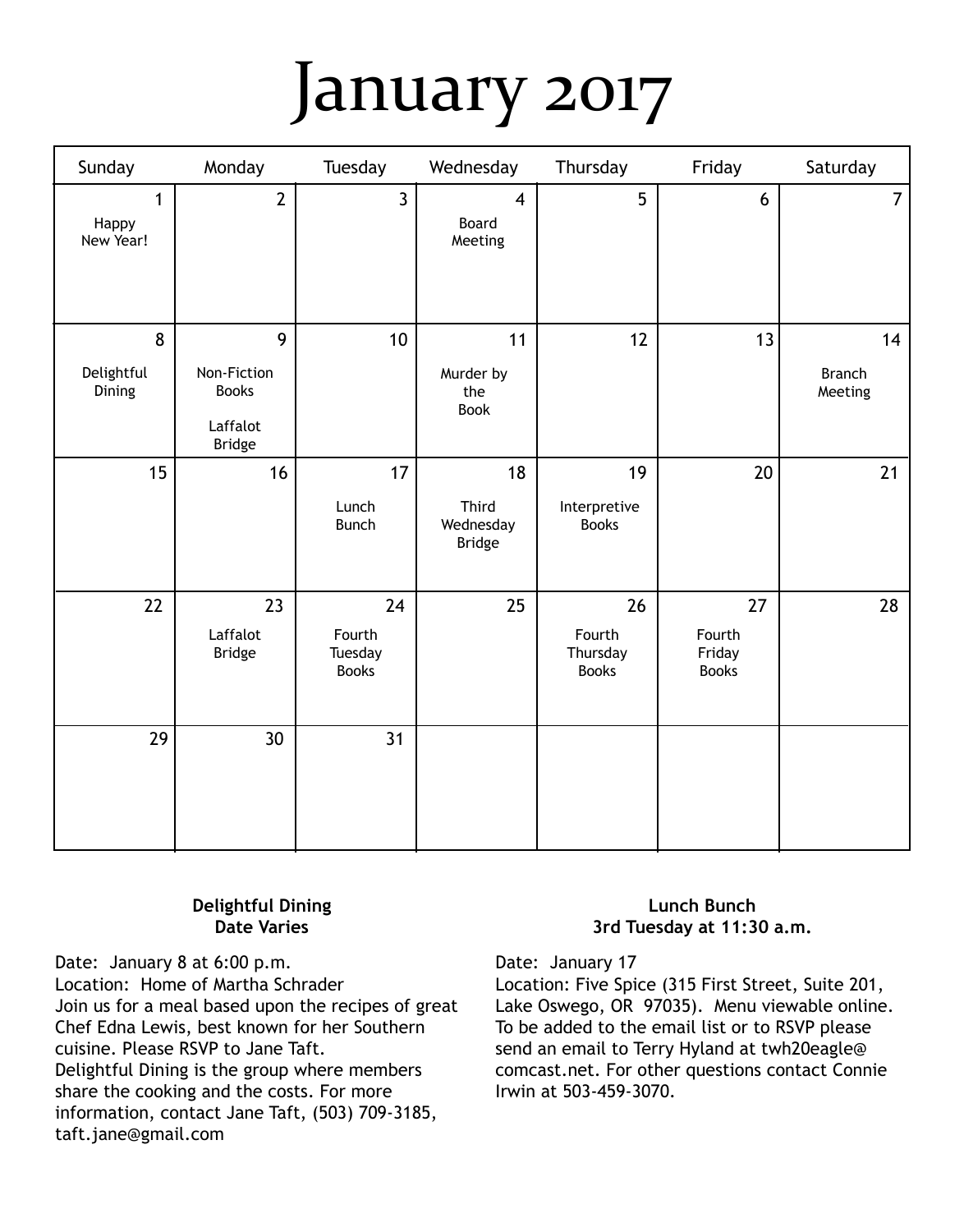## Interest Group Activities

### **Fourth Tuesday Books 4th Tuesday at 11:00 a.m.**

Date: January 24

Book: *Fates and Furies* by Laura Groff Leader: Colleen Gekler Location: Szechuan Kitchen, Lake Oswego For more information, contact Dixie Kroupa, (503) 697-8028, dixie.kroupa@comcast.net

### **Murder by the Book 2nd Wednesday at 12:00 p.m.**

### Date: January 11

Book: *Girl in the Ice* by Lotte and Soren Hammer Leader: Cackie Kyle (December book) Book: *Ripped from the Pages* by Kate Carlisle Leader: Suzanne Kaveckis (January book) Location: 4949 Meadows Rd., Suite 200, Lake Oswego

Bring your lunch, refreshments provided. For more information, contact Jane Taft, (503) 709-3185, taft.jane@gmail.com or Stephanie Carter, (971) 285-5882, secarter1@gmail.com

### **Interpretive Books 3rd Thursday at 9:30 a.m.**

Date: January 19 Book: *The Mare* by Mary Gaitskill Leader: Carol Cooper Hostess: Judy Schaumburg For more information, contact Laura Eyer, (503) 982-3522, eyerlaura@gmail.com or Linda Watkins, (503) 694-2334, l.and.m.watkins@gmail. com

### **Thursday Evening Books 4th Thursday at 7:00 p.m.**

Date: January 26

Book: *The Righeous Mind: Why Good People Are Divided by Politics and Religion* by Jonathan Haidt Leader: Eleanor Kurtus Hostess: Judy Hale For more information, contact Suzanne Kaveckis, (503) 678-1641, smkaveckis@icloud.com

### **Friday Books 4th Friday at 10:00 a.m.**

Date: January 27

Book: *Alexander Hamilton* by Ron Chernow Leader: Betty Hittle This group meets at the West Linn Public Library (Bamboo Room). For more information, contact Irene Romero, (503) 657-6159, ireneromero@mac.com

### **Non-Fiction Books 2nd Monday at 10:00 a.m.**

Date: January 9

Book: *Nickeled and Dimed* by Barbara Ehrenreich Leader: Pat Squire Location: Cortona Room at Nicoletta's Table For more information, contact Eleanor Kurtus at Eleanor@livingbluesky.com or (503) 699-4139

### **Portland Center Stage Date and Time Vary**

Season ticket holders for the Portland Center Stage's Thursday matinees will enjoy a year of musicals, dramas and comedies. For more information, contact Betty Barber, (503) 675-0594, barberbc@yahoo.com

### **Laffalot Bridge 2nd & 4th Mondays at 1:00 p.m.**

Dates: January 9 & 23

Location: Home of Betty Barber If you would like to join or be added to the substitute list or for more information, contact Bettirae Willis, (503) 891-6232 (cell), bewillis@ easystreet.net

### **Third Wednesday Bridge 3rd Wednesday at 1:00 p.m.**

### Date: January 18

If you would like to be added to the substitute list, or for more information, contact Penny Hansen, (503) 636-7255, pennyhansen@comcast.net